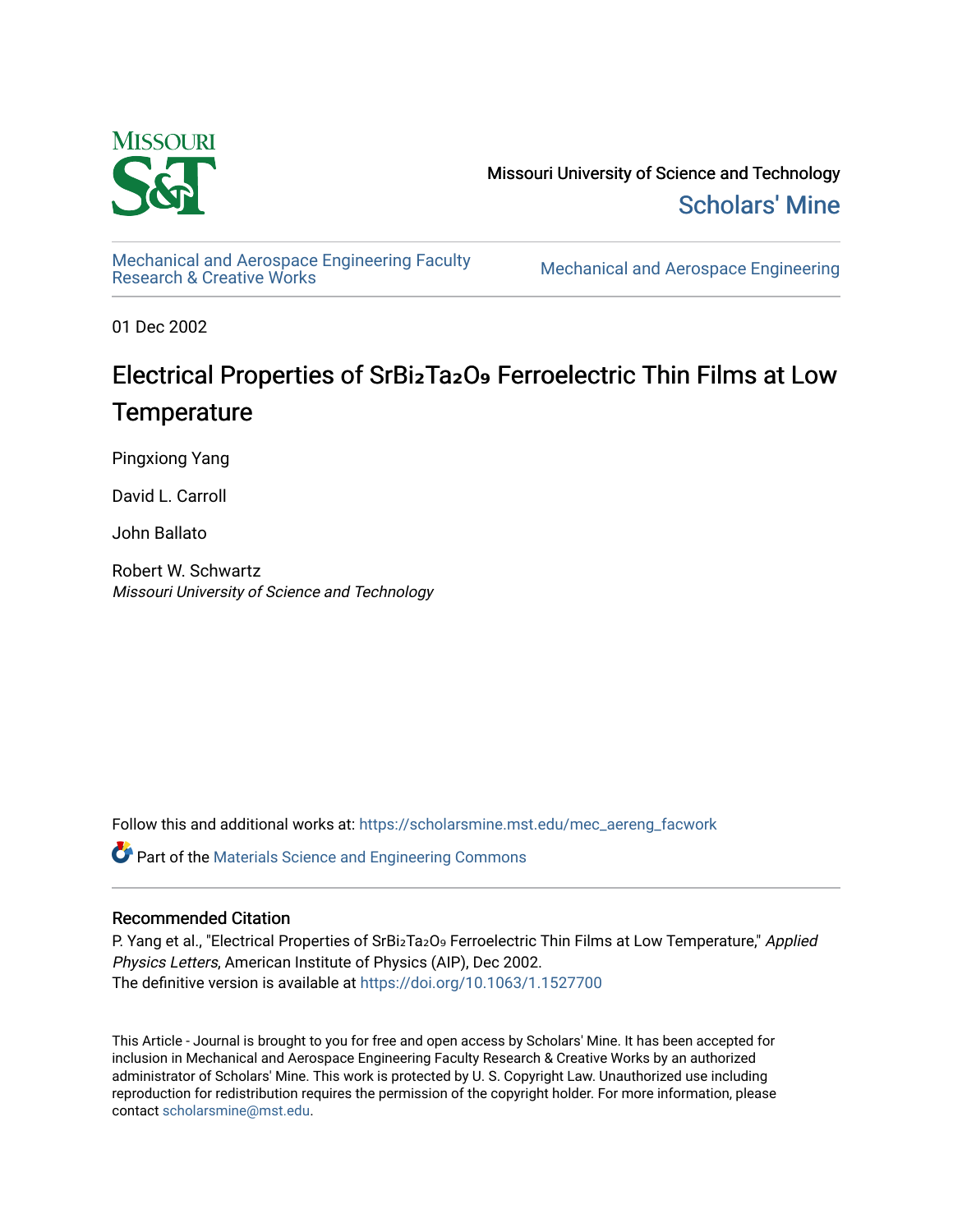## **Electrical properties of SrBi<sub>2</sub>Ta<sub>2</sub>O<sub>9</sub> ferroelectric thin films at low temperature**

Pingxiong Yang,<sup>a)</sup> David L. Carroll, and John Ballato

*Center for Optical Materials Science and Engineering Technologies, School of Material Science and Engineering, Clemson University, Clemson, South Carolina 29634-0971*

Robert W. Schwartz

*Department of Ceramic Engineering, University of Missouri, Rolla, Missouri 65409-0330*

(Received 14 June 2002; accepted 12 October 2002)

The temperature dependence of electrical properties for  $SrBi<sub>2</sub>Ta<sub>2</sub>O<sub>9</sub>$  thin film capacitors with platinum electrodes  $(Pt/SBT/Pt)$  on silicon wafers was studied from 10 to 300 K. With a decrease in temperature from 300 to 200 K, the remanent polarization of the thin films shows about an 11% reduction from its 300 K value; however, it is reduced by about 87% reduction from its 200 K value when the temperature drops from 200 to 100 K. With a decrease to 200 K, the polarization fatigue was significant, and the capacitor shows an approximate 29% reduction in polarization from its initial value following  $10^{10}$  cycles. The dielectric response and leakage current of the thin films were also studied over the same lower temperature region. These results are helpful in the understanding of the fatigue-free behavior observed in  $SrBi<sub>2</sub>Ta<sub>2</sub>O<sub>9</sub>$  thin films at room temperature and provide additional insight into their use for ferroelectric memory applications. © *2002 American Institute of Physics.* [DOI: 10.1063/1.1527700]

Recently, the use of the ferroelectric materials for nonvolatile memory devices, in particular, ferroelectric random access memories (FRAM), has generated much interest. $1-11$ In FRAM, information can be stored by using the two polarization states of the ferroelectric thin film capacitor. FRAM has a lower power requirement, a faster access time, and potentially, a lower cost than many other nonvolatile memory devices. To meet commercial requirements for device lifetime, the ferroelectric thin films in the FRAM must have reliable polarization cycling characteristics. One of the most popular materials for this application was initially lead zirconate titanate (PZT). However, PZT thin films exhibit severe polarization fatigue during electric field cycling when standard Pt metal electrodes are employed. In recent years, it has been discovered that ferroelectric materials belonging to the layered perovskite family, such as  $SrBi<sub>2</sub>Ta<sub>2</sub>O<sub>9</sub>$  (SBT), show essentially no polarization fatigue with electric field cycling.4 Several models have been proposed to explain the fatigue-free response of SBT thin films, such as the contribution of the  $(Bi<sub>2</sub>O<sub>2</sub>)<sup>2+</sup>$  layer,<sup>3,4</sup> which prohibits carriers from coming into perovskite layers due to charge compensation by self-regulating their position in the lattice;  $3,4$  and easy unpinning of domain walls from space charge,<sup>5,6</sup> which can be viewed as a self-recovery mechanism.

Most of the data in previous reports can be explained by one of these mechanisms. However, this does not mean that SBT thin films have no fatigue under all conditions. In fact, SBT films are known to exhibit fatigue at temperatures greater than room temperature. When SBT films were heated up to  $125^{\circ}$ C, for example,<sup>11</sup> fatigue began to appear and polarization decreased by more than 10% of its initial value following  $10^{12}$  cycles. Data for FRAM performance over a

wide range of temperature are needed to meet some automotive applications (i.e.,  $-50 \degree C$ ), as well as military applications (called Mil Spec). In spite of intensive investigations, the ferroelectric and dielectric properties of films at low temperature have not yet been reported, although other aspects of these materials have been investigated. For example, Yan *et al.* reported the internal friction of SBT ceramics in the low temperature region  $({\sim}100 \text{ K})$ ,  $^{12,13}$  and from these results, polarization fatigue is predicted at lower temperatures. They strongly recommend that the electrical properties of SBT at lower temperatures should be further studied. In this letter, we will report the electrical properties of SBT thin films in the temperature regime of 10 to 300 K.

The SBT thin films were synthesized by pulsed laser deposition (PLD) combined with a thermal annealing technique, followed by completion of the sandwich structure Pt/ SBT/Pt film capacitor devices, as described elsewhere.<sup>14</sup> Compositional analysis was performed using an inductively coupled plasma quantemeter, yielding a ratio of Sr:Bi:Ta to be 1.0:1.98:2.0 for the SBT film. The crystallographic structure of the films was characterized by x-ray diffraction. The dominant orientations of the films on the platinized silicon substrates were  $(008)$  and  $(115)$ . The microstructure of the films was observed by transmission electron microscopy (plan-view and cross-section), and showed a mean grain size of about 200 nm, thickness of about 200 nm, and a dense film morphology with abrupt interfaces. This microstructure is typical of PLD films. $14-16$ 

Ferroelectric properties of the SBT thin films in the temperature regime of 10 to 300 K were measured using an RT66A ferroelectric tester from Radiant Technologies. Dielectric properties, such as capacitance–voltage (*C*–*V*) characterization, dissipation factor (tan  $\delta$ ) and dielectric constant ( $\varepsilon_r$ ) of the films, were also measured by an HP4194A

**Downloaded 20 Apr 2009 to 131.151.26.90. Redistribution subject to AIP license or copyright; see http://apl.aip.org/apl/copyright.jsp**

a)Electronic mail: pxyang@clemson.edu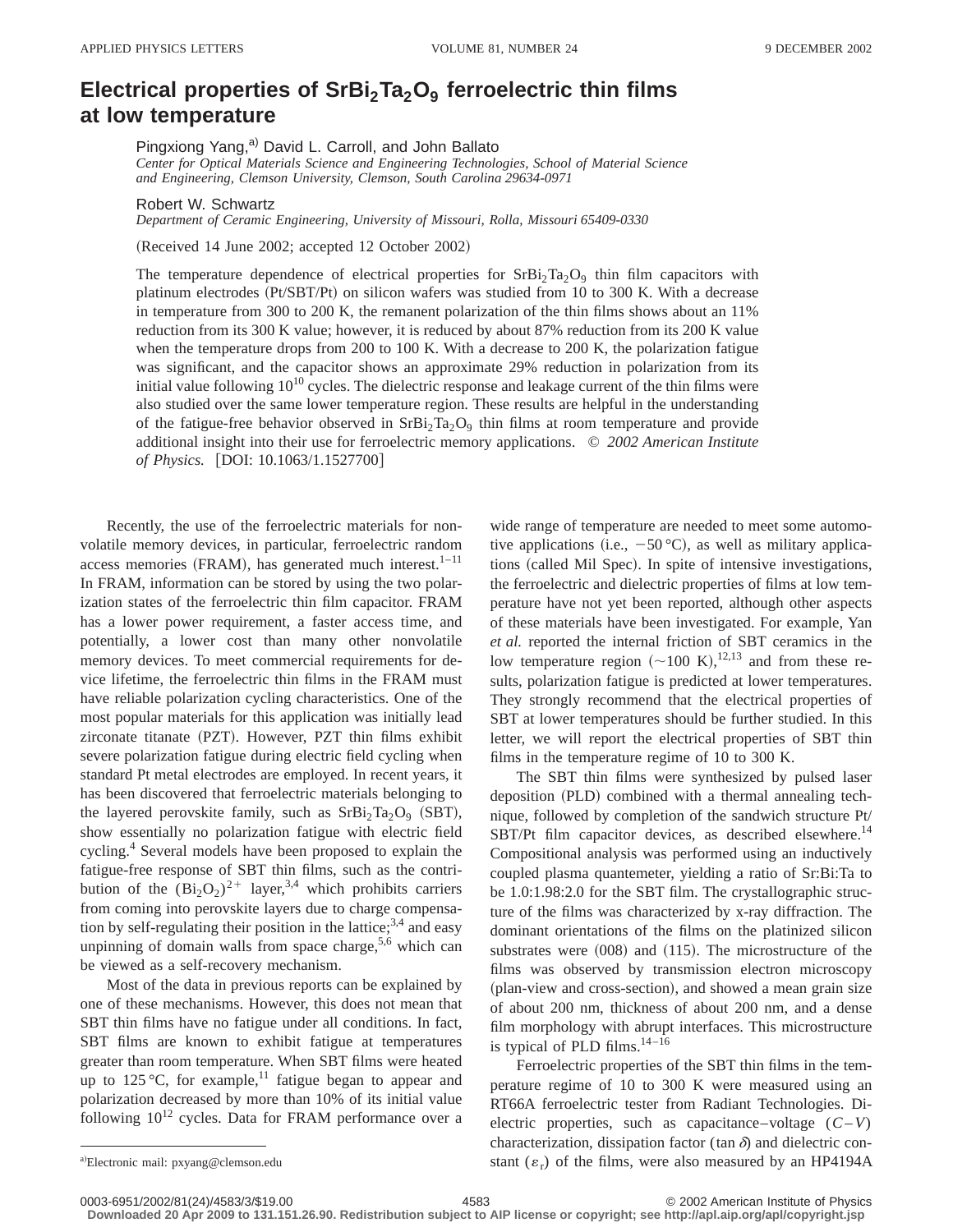

FIG. 1. The temperature dependence of twice the remanent polarization  $(2P_r)$  of SBT thin films: (a)  $2P_r$  at 3 V for both decreasing temperature (open), increasing temperature (solid), and the hysteresis loop at variable temperature (inset) and (b)  $2P_r$  vs voltage at various temperature; and (c) the fatigue behavior of  $2P_r$  as a function of temperature at 3 V bipolar pulse with 1 kHz.

impedance/gain-phase analyzer in the same temperature regime.

Figure 1 shows the temperature dependence of twice the remanent polarization  $(2P_r)$  of the SBT thin films. In Fig.  $1(a)$ , with a decrease in temperature from 300 to 200 K, the remanent polarization of the thin films shows about an 11% reduction from its 300 K value; an 87% reduction is observed when the temperature is decreased from 200 to 100 K. The curves for both decreasing temperature (open) and increasing temperature (solid) in Fig.  $1(a)$  are completely symmetric, which indicates that the sharp decrease in  $2P_r$  below 200 K is not caused by an extraneous effect such as electrode delamination at lower temperature, but is an intrinsic property of the SBT film. As shown in Fig. 1(b),  $2P_r$  increases with increasing voltage and then saturates at higher voltages. In addition with increasing temperature, these polarization values saturate at lower voltage. Fig.  $1(c)$  shows the fatigue behavior of  $2P_r$  as a function of temperature. Near room temperature  $(300 \text{ to } 250 \text{ K})$ , SBT has excellent fatigue resistance. However, for lower temperature (i.e., at  $200 \text{ K}$ ), the onset of fatigue occurs at about  $10^{10}$  cycles and the magnitude of  $2P_r$  drops significantly. At 200 K, the capacitor shows an approximate 29% reduction in polarization from its initial value following  $10^{10}$  cycles in Fig. 1(c).



FIG. 2. Measured capacitance (a) and dissipation factor (tan  $\delta$ ) (b) vs voltage relations in SBT films as a function of temperature.

Figure 2 shows the capacitance and dissipation factor  $(\tan \delta)$  versus voltage relations in SBT films as a function of temperature. The curves in Fig.  $2(a)$  show maxima in the capacitance values at approximately the coercive field  $(E_c)$  $=V_c/d$ ). The magnitudes of the maxima weaken with decreasing temperature, and essentially disappear at 10 and 100 K. From Fig. 2(b), the tan  $\delta$  value at zero field is about 0.0077 at room temperature, which is typical of the value reported for SBT films prepared by the metalorganic decomposition.<sup>10</sup> As shown in Fig. 2, the peaks with the direction of applied field scanning are asymmetric, which originates from the asymmetric conduction of the capacitor.<sup>17</sup>

Information on predicted phase transitions at lower temperature has not been reported for SBT films or ceramics. Our capabilities for studying this issue are limited. Furthermore, the results of internal friction<sup>12,13</sup> from 100 to 270 K and far-infrared spectra<sup>18</sup> down to 30 K studies for SBT did not give any indication of phase transitions at lower temperature. Herein, we believe that origin for the temperature effect of  $2P_r$  may arise from switchable polarization that is frozen at a lower temperature. In our SBT sample, 180° domain walls dominate. The wall potential below a certain temperature has a "boxlike" shape, $19$  which induces a defect to strongly pin it, and the potential well is deepened with decreasing temperature. These factors make depinning difficult and reduce switchable polarization. This results in a decrease in  $2P_r$  with decreasing temperature as well as fatigue at lower temperatures, both of which are observable in Fig.  $1(a)$  $(qpen)$  and  $(c)$ . Conversely, when the temperature is increased, the switchable polarization again increases due to shallowing of the potential well and the corresponding reduction in the tendency of a defect to act as a pinning site. The result of this is that the original  $2P_r$  values are recovered, which can be seen in Fig.  $1(a)$  (solid).

We assume that the capacitance consists of linear and nonlinear parts:<sup>20</sup>  $C = C_f + (dP(E)/dE)S/L$ , where  $C_f$  is the linear capacitance,  $P(E)$  is the polarization,  $E$  is the applied field, *L* is the thickness, and *S* is the area of the capacitor. From this equation, the capacitance peaks in Fig.  $2(a)$  correspond to polarization reversal, and the peak intensity depends on the amount of switchable polarization. The dissipation in the films is mainly from the field-induced motion of domain walls. Thus, the peaks in Fig.  $2(b)$  also result from

**Downloaded 20 Apr 2009 to 131.151.26.90. Redistribution subject to AIP license or copyright; see http://apl.aip.org/apl/copyright.jsp**